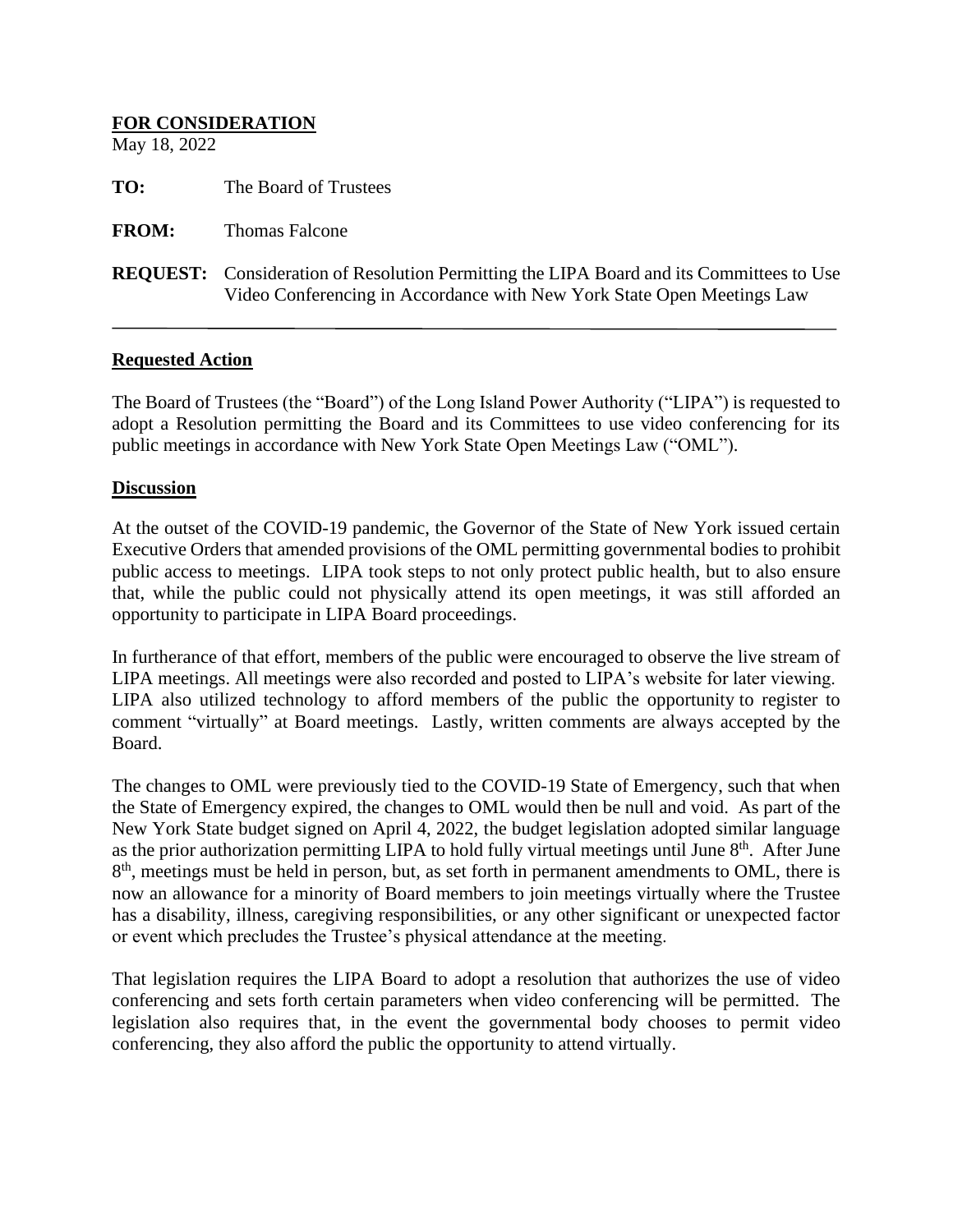## **Recommendation**

Based upon the foregoing, it is recommended that the Trustees adopt the resolution in the form attached hereto as **Exhibit "A"**.

Attachment

**Exhibit "A**" Resolution